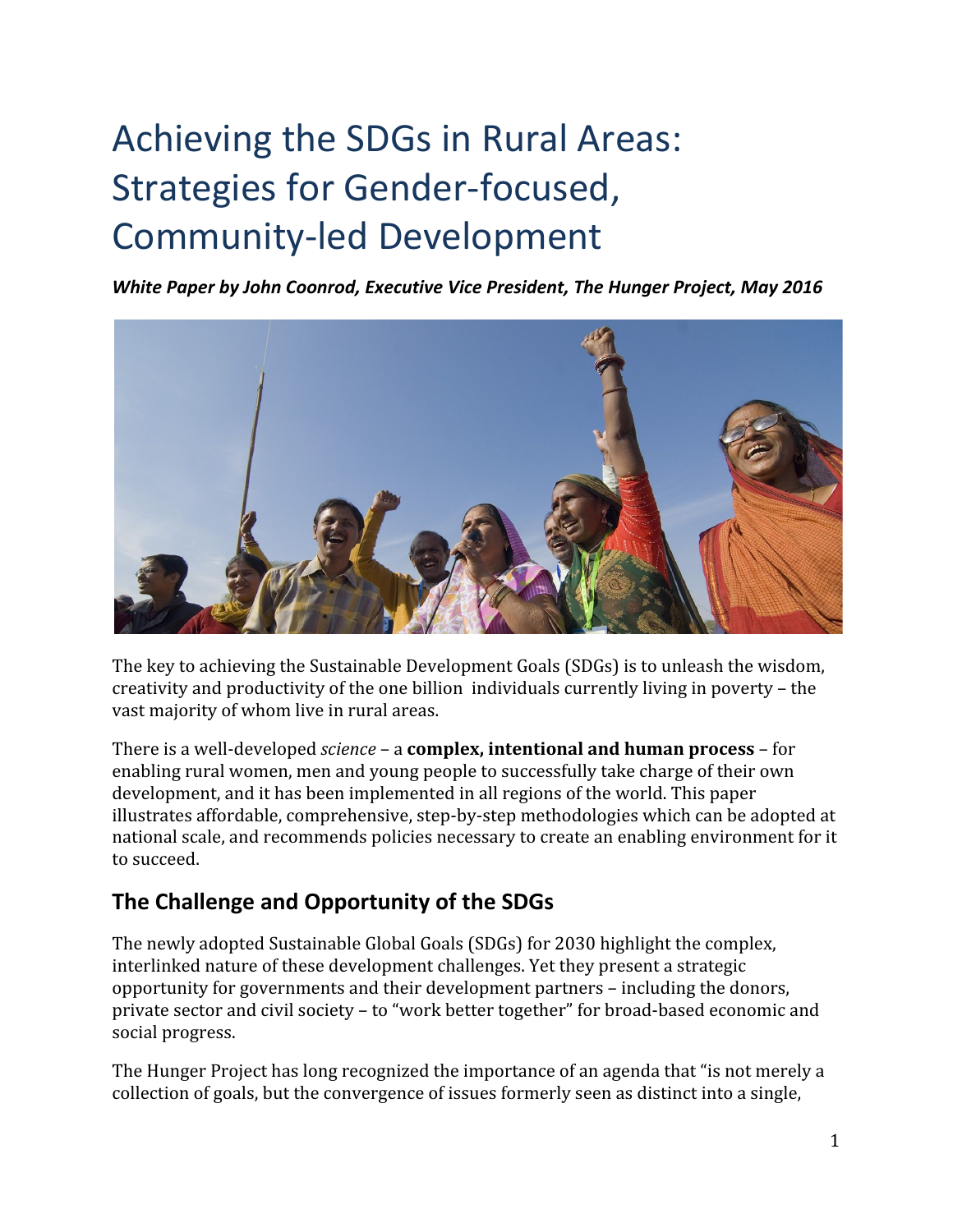unified agenda. It recognizes that the crucial issues facing humanity are **one nexus of issues, inextricably linked,**and that only in successfully solving the entire agenda do we solve any of it." (THP 1995)

Achieving the SDGs will be a particular challenge in rural areas. While the SDGs place special emphasis on urbanization, the vast major of those in poverty are rural. Rural communities are, by definition, remote from the centers of government and commerce. Transport and communication systems are weak, making access to education, markets, healthcare, financial and legal services difficult and expensive.

## **Defining Gender-Focused Community-led Development**

The approach described here – "gender-focused, community-led development" – is based on thirty years of lessons learned by and with the people themselves as together we've discovered what works to enable individuals to successfully take charge of their own development.

Why "Gender-Focused?" First, because a root cause of rural poverty is the marginalization of women. Women do the lion's share of the work, yet have traditionally been denied voice in the decisions that affect their lives. Second, because the same patriarchal mindset that disempowers women also leads to top-down, urban-centric governance priorities that marginalize rural communities.

Next, let's define "**community**." In this paper, we refer to community as the geographic area where people live and work. For a rural woman, who travels mostly on foot, often with a baby on her back, her entire world is the distance she can walk and return home in a day – **roughly 6 miles**. If public services and the institutions of government do not exist within that 6 mile radius, they don't exist for her at all, and her fundamental right to participating in government is denied.

**It takes more than a village.** Traditional villages are often too small to operate as a unit of development perhaps only 50 households. The Hunger Project works with **clusters of villages** within 6 miles, with populations between 5,000 - 15,000 - and with the administrative level closest to the people: **gram panchayats** in India, **union parishads**in Bangladesh, **municipios**in Latin America. Many African countries do not yet have an administrative unit at that level, and so we organize **epicenters**to demonstrate that governance at the sub-district level could function.

There is a rich tradition of systematic programs to strengthen rural communities, going back to Y.C. Yen's Rural Reconstruction Movement in 1920s China (Keehn 1993) and Mahatma Gandhi's 18-point Constructive Program of the 1930s. With decolonization in the 1960s, community development often became nationwide programs, such as under India's 2nd Five-Year Plan and Korea's "Saemaul Undong" (SMU or the New Villages Movement). Indeed, the SMU is credited with increasing rural incomes six-fold in the 1960s and 1970s and providing the basis for Korea's economic success despite its lack of natural resources (Sawyers 2015).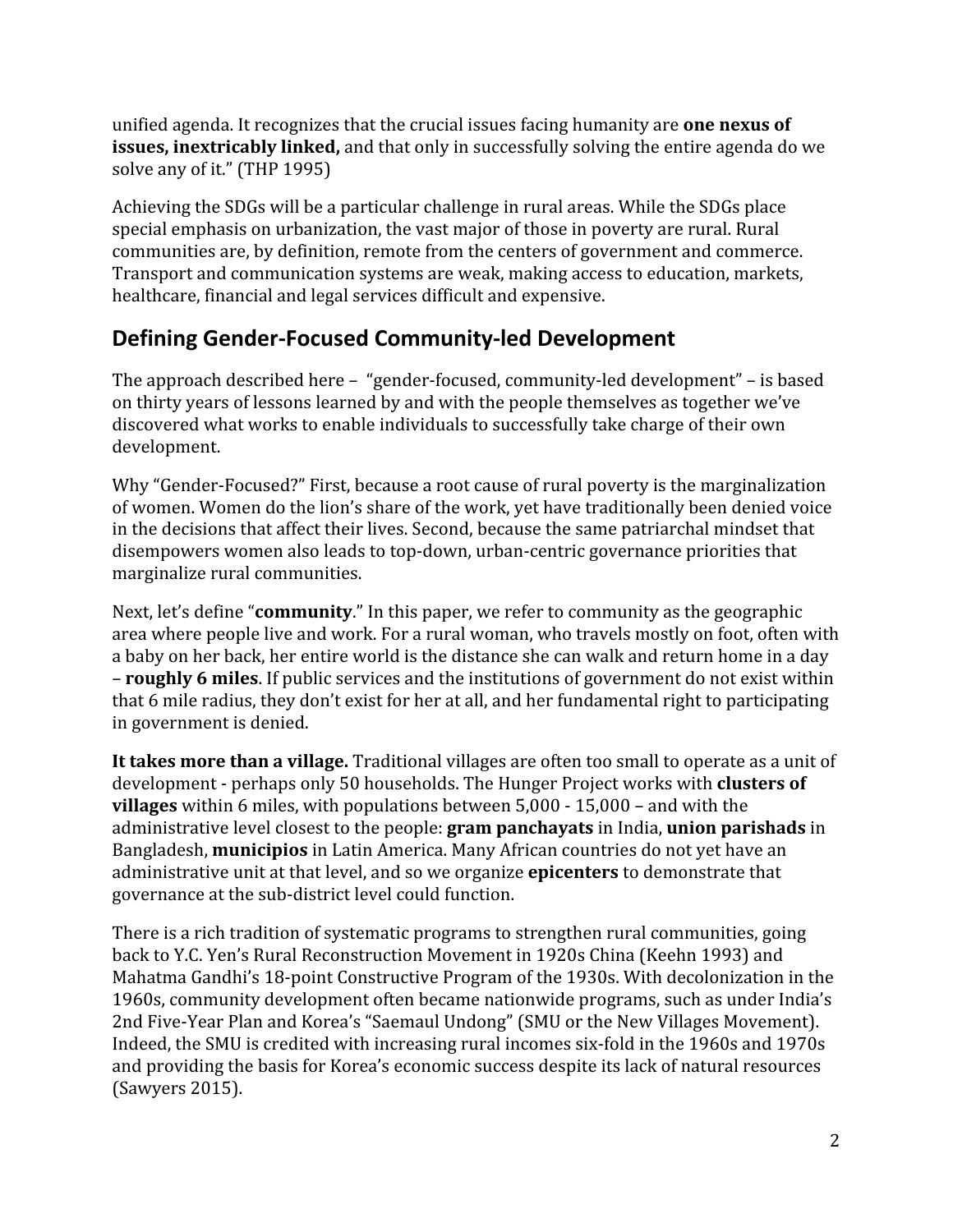Progress in national-level community development programs continued through the 1970s, but was largely derailed by central government decisions triggered by 1980s Structural Adjustment Programs (SAPs), and in the donor community by increased focus on top-down global health campaigns (child survival, HIV/AIDS, Malaria) and the necessity of responding to complex humanitarian emergencies following the end of the cold war.

A weakness of the approaches used in the 1970s and 80s was that they built on (and tended to reinforce) traditional patriarchal leadership structures, as well as exploitative political and economic interests.

In the 1990s and 2000s, in the face of a growing number of fragile and failed states and violent insurgencies, the World Bank and other donors began instituting large-scale programs of "**Community-Driven Development (CDD)**" - defined by the World Bank as "an approach that gives control over planning decisions and investment resources for local development projects to community groups." (WB 2016)

This period also saw an increasing move towards government decentralization. This proved highly successful in Brazil and a number of other countries, though this highlighted another weakness. As stated in the Addis Ababa Agenda on Financing for Development (FfD 2015), "expenditures and investments in sustainable development are being devolved to the sub-national level, which often lack adequate technical and technological capacity, financing and support." (FfD 2015)

In parallel, civil society organizations (including The Hunger Project) have pioneered methodologies that were more intentionally focused on social inclusion (including gender justice) and **building the capacity**needed for communities to manage a comprehensive set of public services and build thriving, resilient economies. This has become known as **Community-led Development (CLD), defined as "the process of working together to** achieve locally-owned visions and goals... **focusing not on projects but on systemic change**" (Inspiring Communities, 2015)

While both Community-Driven Development and Community-Led Development put people in control of their own development, CDD generally focuses on one sectoral project at a time, while CLD focuses on building up the entire system of public services and their governance.

# **Country Ownership**

It's important to note that all the strategies outlined here to facilitate community-led development must be carried out by citizens of the country itself, with the advice and expertise of that nation's government, civil society and private sector. Each country chapter of The Hunger Project, for example, is led and staffed only by women and men of that country, and each Hunger Project country director establishes a National Advisory Council or Board of leading citizens who bring experience and perspective from all relevant sectors.

**The best role for civil society**is not to supplement or displace government, but rather to catalyze and facilitate development processes by strengthening the capacity of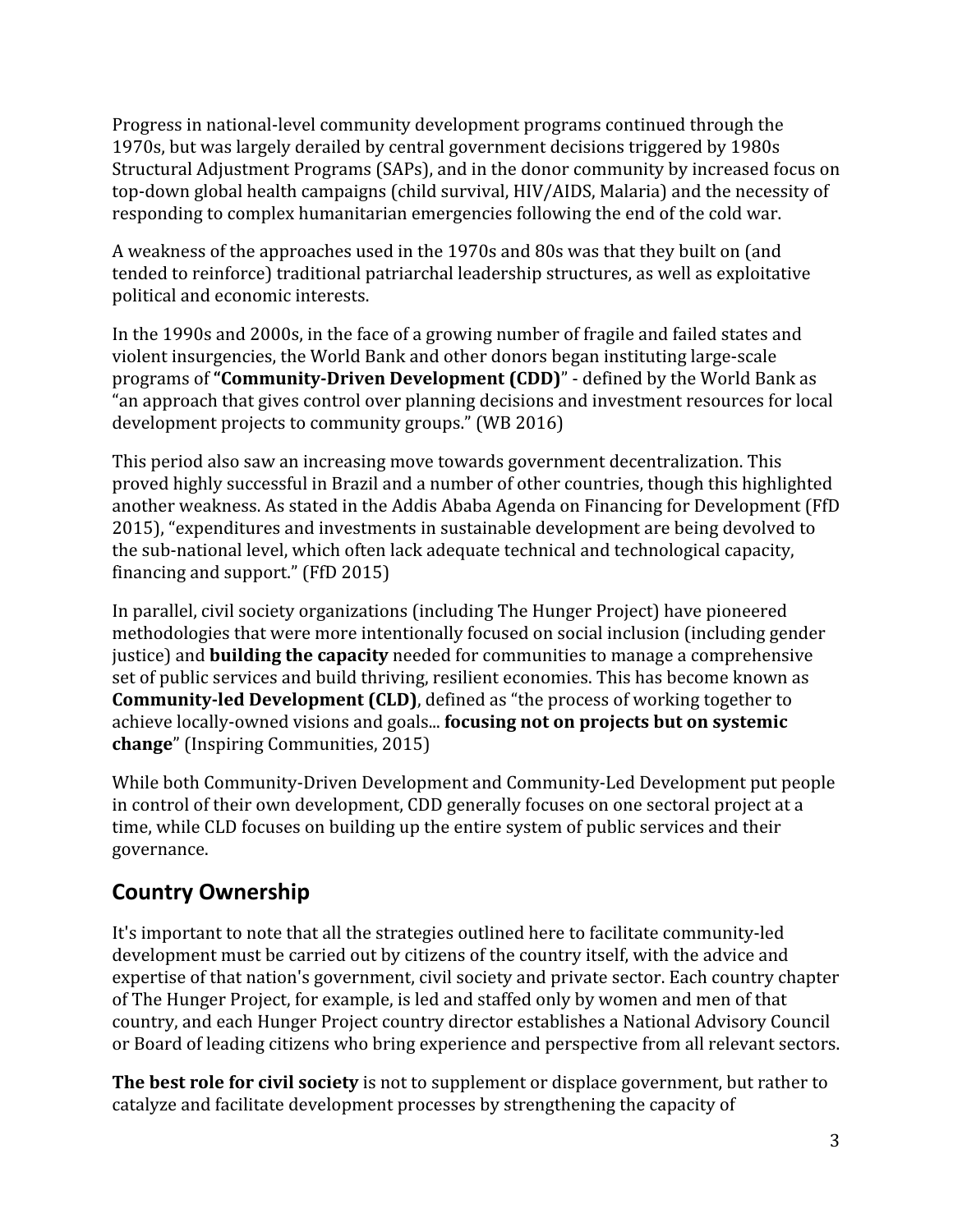community-level institutions. This is a long-term and localized process that is best suited to the skills and commitments of civil society organizations.

# **A Set of Principles for "The Road to Dignity by 2030"**

One characteristic of Community-Led Development is that it is based on, and directly engages communities in reclaiming and owning, a well-articulated set of principles, or core values.

In The Hunger Project, our methodology is built on 10 principles, which are highlighted in the sections below:

- 1. Human Dignity never treating people as "beneficiaries" but as they key authors of their own development;
- 2. Gender Equality catalyzing a society-wide change in the norms and behaviors that deny the opportunity to be full and equal partners in development;
- 3. Empowerment that awakens people to their own strengths and organizes them for self-reliant action:
- 4. Leverage that catalyzes large-scale systemic change;
- 5. Interconnectedness meeting challenges not as "donors and recipients" but as coequal partners in building a better future for us all;
- 6. Sustainability implementing solutions that are sustainable locally, socially, economically and environmentally;
- 7. Social Transformation recognizing and transforming the deeply entrenched social conditions that suppress people's self-reliance;
- 8. Holistic Approach applying integrated solutions to interlinked challenges (cf: FHI360);
- 9. Decentralization moving decision-making as close to the people as is practicable;
- 10. Transformative Leadership not top-down, authority-based leadership, but leadership that awakens people to their own power.

The 2014 Synthesis Report by the UN Secretary-General on the Post-2015 Agenda bore the title "**The Road to Dignity by 2030,**" and human dignity is at the core of the UN Charter and virtually every national constitution and faith tradition.

And, as Pope Francis stated in his address to the SDG Summit, "To enable these real men and women to escape from extreme poverty, we must allow them to be **dignified agents of their own destiny.**Integral human development and the full exercise of human dignity cannot be imposed. They must be **built up and allowed to unfold**…"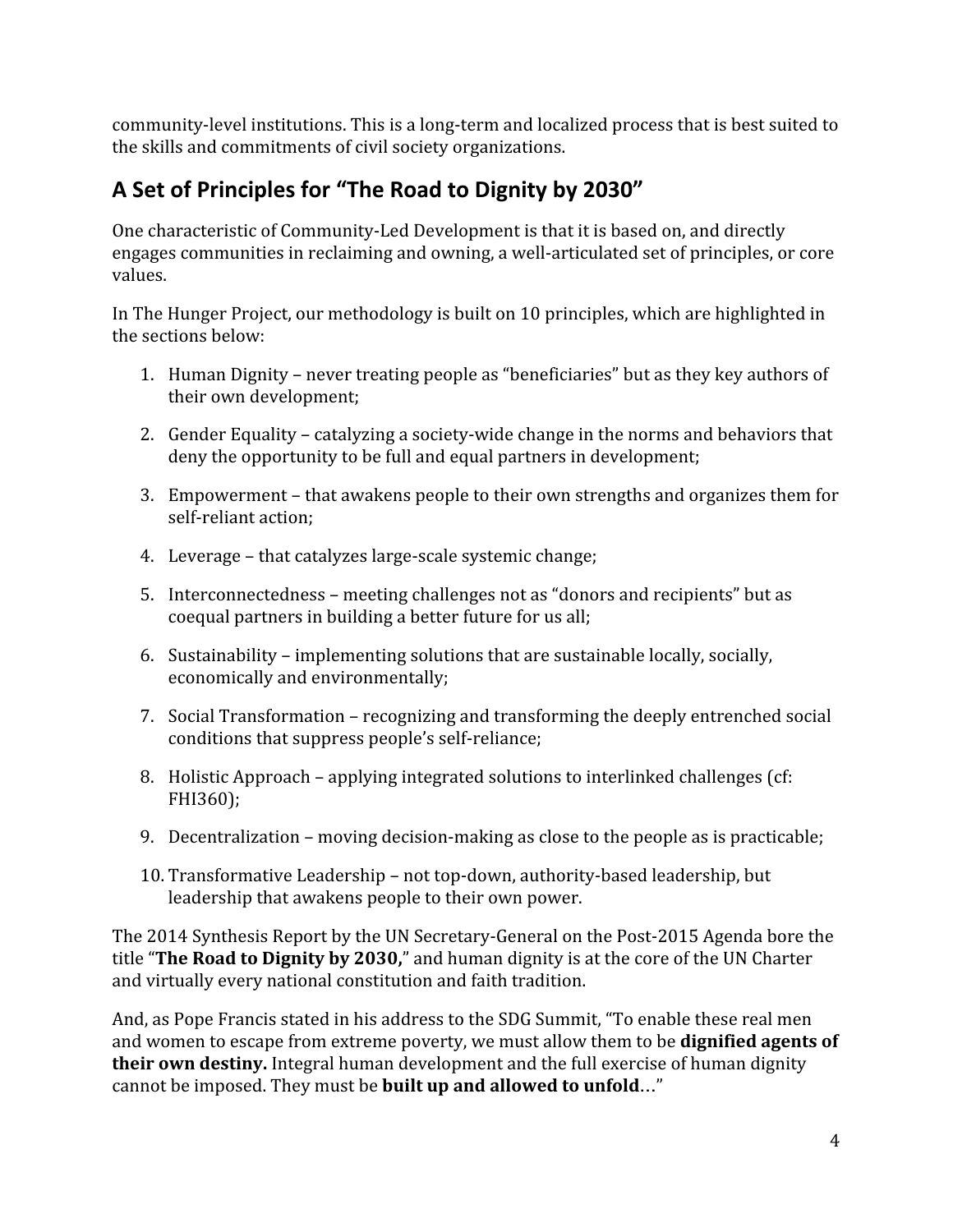# **The Science of Gender-focused, Community-led Development**

**There are four major stages to the complex, intentional and human process of genderfocused communityled development: context, capacity, impact and sustainability. There is indeed a "science"**for catalyzing communities to move through these stages, and this paper will present key elements of that science.



## **Stage One: Transforming the Mindset**

Too often, the conditions of rural poverty leave people stripped of their human dignity, with a deep sense of resignation, dependency and hopelessness.

The face of rural poverty is female: many men migrate to cities for cash employment, leaving all household responsibilities in the hands of women. Yet traditional gender divisions of labor and power deny women voice in the decisions that affect their lives.

Rural communities have traditional cultural strengths which people treasure - yet these are intertwined with patriarchal power relations that inhibit full and equal participation of all, and which can encourage political, ethnic, religious and economic exploitation.

**The starting point is to base policies and programs on a recognition of who human beings truly are.** The heart of gender-focused, community-led development requires a fundamental shift of mindset by rich and poor alike: from seeing people primarily as passive beneficiaries of government services, to recognizing the people are the fundamental actors and authors of their own development. **People are not the problem, they are the solution.**

Self-reliance is an essential aspect of human dignity. While all animals need food, water and shelter - the fundamental human need is to create, to produce, to contribute. People's voice and agency in the work of development is as fundamental as food and water - and many have argued more so (Sen 1999).

This shift in mindset represents a **new paradigm for rural development,** with many policy implications, summarized in this grid:

|                           | <b>Traditional Top-Down</b><br><b>Development</b> | <b>Gender-focused, Community-led</b><br><b>Development</b> |
|---------------------------|---------------------------------------------------|------------------------------------------------------------|
| Who are "the poor?"       | Beneficiaries of services                         | Intelligent problem solvers seeking<br>voice and agency.   |
| What's the role of women? | A vulnerable group, targeted                      | Key change agents and leaders for                          |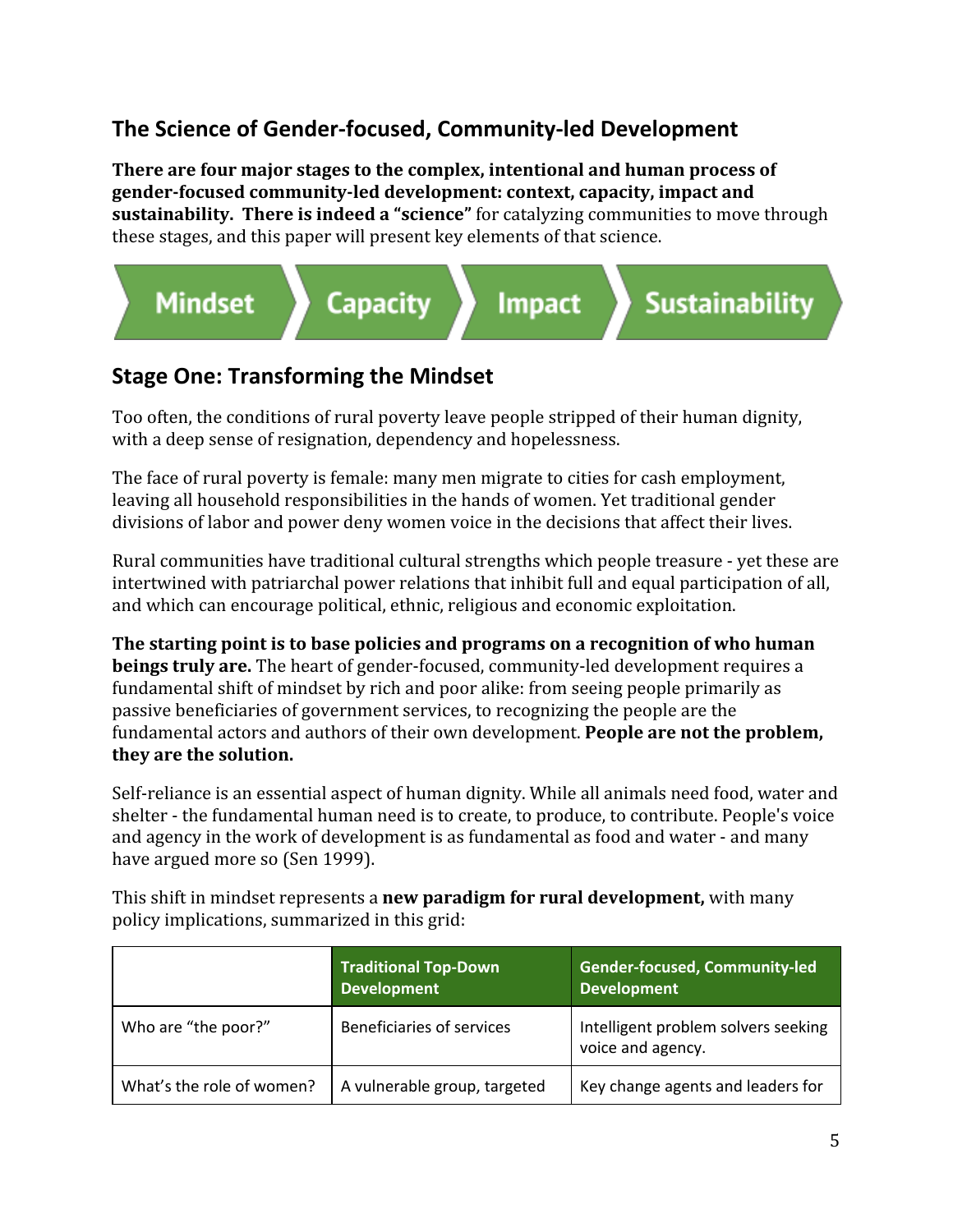|                             | beneficiaries                | development.                       |
|-----------------------------|------------------------------|------------------------------------|
| What's the role of local    | Implementing arm of national | The primary locus for planning and |
| government?                 | programs.                    | action.                            |
| What's the role of national | To provide comprehensive     | To create an enabling environment  |
| government?                 | public services.             | for community-led development.     |

For community-led development, the implication is that the greatest resource available for development is self-reliant action by active citizens -- what is often called **social capital**. This paper outlines a roadmap for the science of building social capital for successful rural development.

Money is still important, but is secondary and can even be a spoiler, if it is used in ways that reinforce dependency and undermine the spirit of self-reliance.

In The Hunger Project, we've identified three key interventions in creating an empowering context for rural development: (1) Start With Women, (2) Mobilize Everyone and (3) Engage Local Government.

#### *Start With Women*

**Gender Analysis.**Before the process of establishing an empowering context begins, there must be a good, participatory analysis of the specific barriers to women's full and equal participation in development.

Most importantly, where is the **highest leverage opportunity**for catalyzing gender equality? Although gender discrimination exists everywhere, the highest-leverage opportunity is distinct in each region. For example, in Sub-Saharan Africa, we chose to focus on economic empowerment, while in India the higher-leverage opportunity has been political empowerment. In Latin America it has been social empowerment - specifically, empowering the position of indigenous women within the broader indigenous rights movement.

In each region, we take multiple interventions to empower women to become the key change agents for community-led development. We first mobilize women to enter the public space, and participate in equal numbers with men in development activities. As women emerge with dynamism and passion, these women receive additional leadership training.

**Women leaders transform the development agenda** - placing greater emphasis on health, education, nutrition, water and sanitation than their male counterparts. In addition, they provide **role models**that transform gender norms and expectations among both among males and females. Studies show, for example, that when **men** personally work with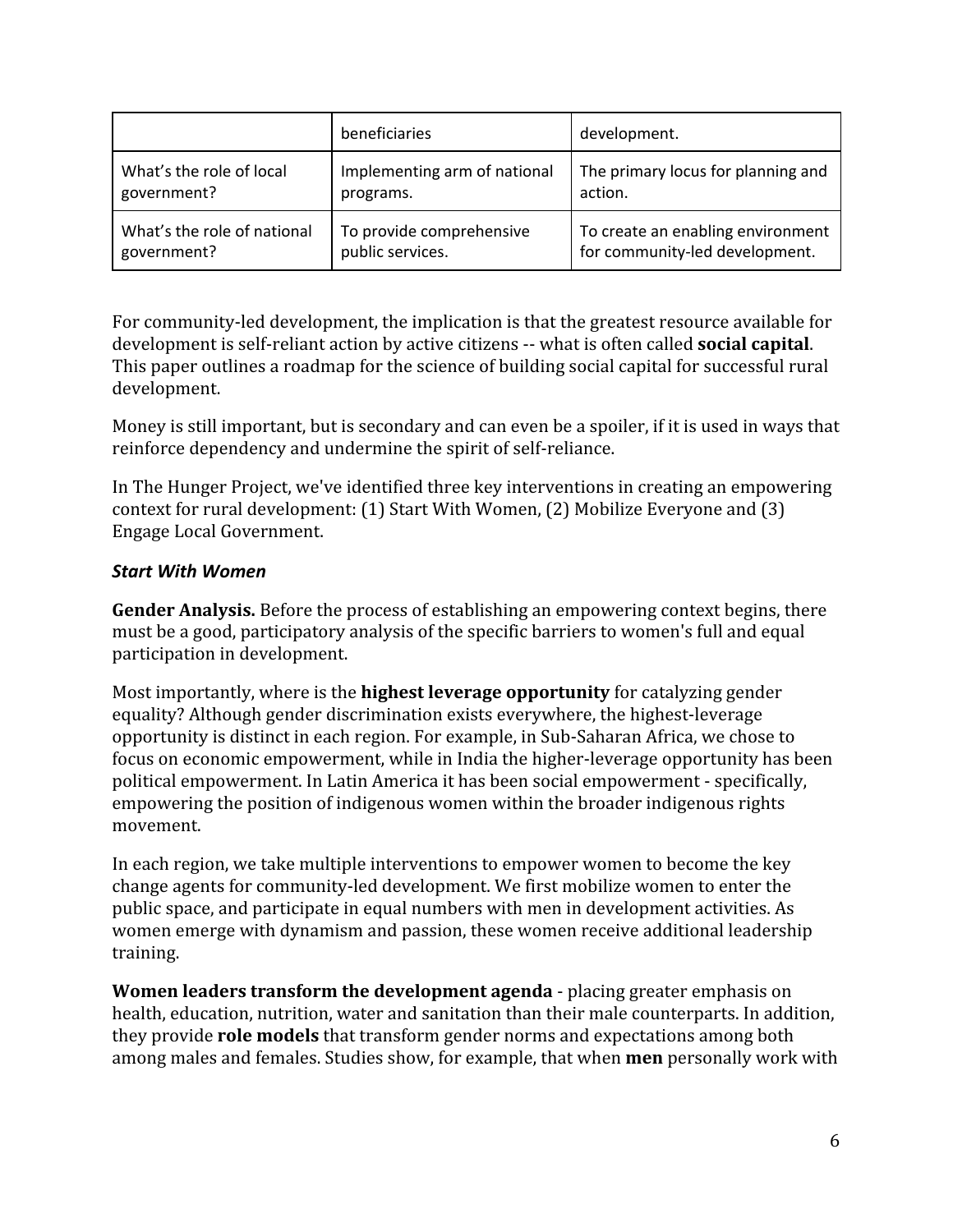women leaders in their communities, it significantly shifts their attitudes in a positive direction (Beaman 2009).

**In India**, for example, women elected to local government (gram panchayats) receive a transformative "Women's Leadership Workshop" that awakens them to their rights, and to the power to improve lives in their community. The women are then supported to establish "women's platforms" to mobilize women in their community.

**In Bangladesh**, grassroots women are trained and organized in local chapters of an "Unleashed Women's Network." In many conservative areas, women are not permitted to travel alone outside the home. Trained women leaders from the community have the respect and sensitivity to be welcome within the home, and are able to have very successful behavior change communications with women and their families -- on nutrition, the value of literacy, and basic legal rights as well as sensitive issues such as child marriage or domestic violence.

**In Africa**, at Hunger Project epicenters, women lead the management of community-owned banks. Women establish village loan committees, and elect representatives to be trained to operate a savings and loan cooperative.

**In Latin America**, The Hunger Project supports indigenous women to form associations and networks that provide a place to stand in order to learn about and demand respect for their basic human rights.

#### *Mobilize Everyone: Vision, Commitment and Action*

With women and men able to participate fully and equally, The Hunger Project facilitates a process to transform the mindset of dependency and resignation, and build people's confidence that they can cause positive change for their families and community.

In most areas, this process begins with a highly participatory oneday **Vision, Commitment and Action** Workshop (VCAW). As the name implies, community members create a vision for how they want their community to be. They then analyze that vision and discover *for themselves*that there are immediate actions they could be taking to achieve that vision. They select a near-term achievable priority, and confront that they will need to **personally commit** to make this happen. They then launch a campaign of self-reliant action to achieve it.

The VCAW is led by facilitators from the community called **animators**who have undergone a 3-4 day training to be fully grounded in the principles of gender-focused, community-led development. The Hunger Project trains a critical mass of animators in each community.

**Successful first actions are critical.** Were community members to simply become inspired and then fail in their attempt, this would simply provide more "evidence" for dependency and resignation. Animators work with communities to – step by step – tackle more and more complex community projects.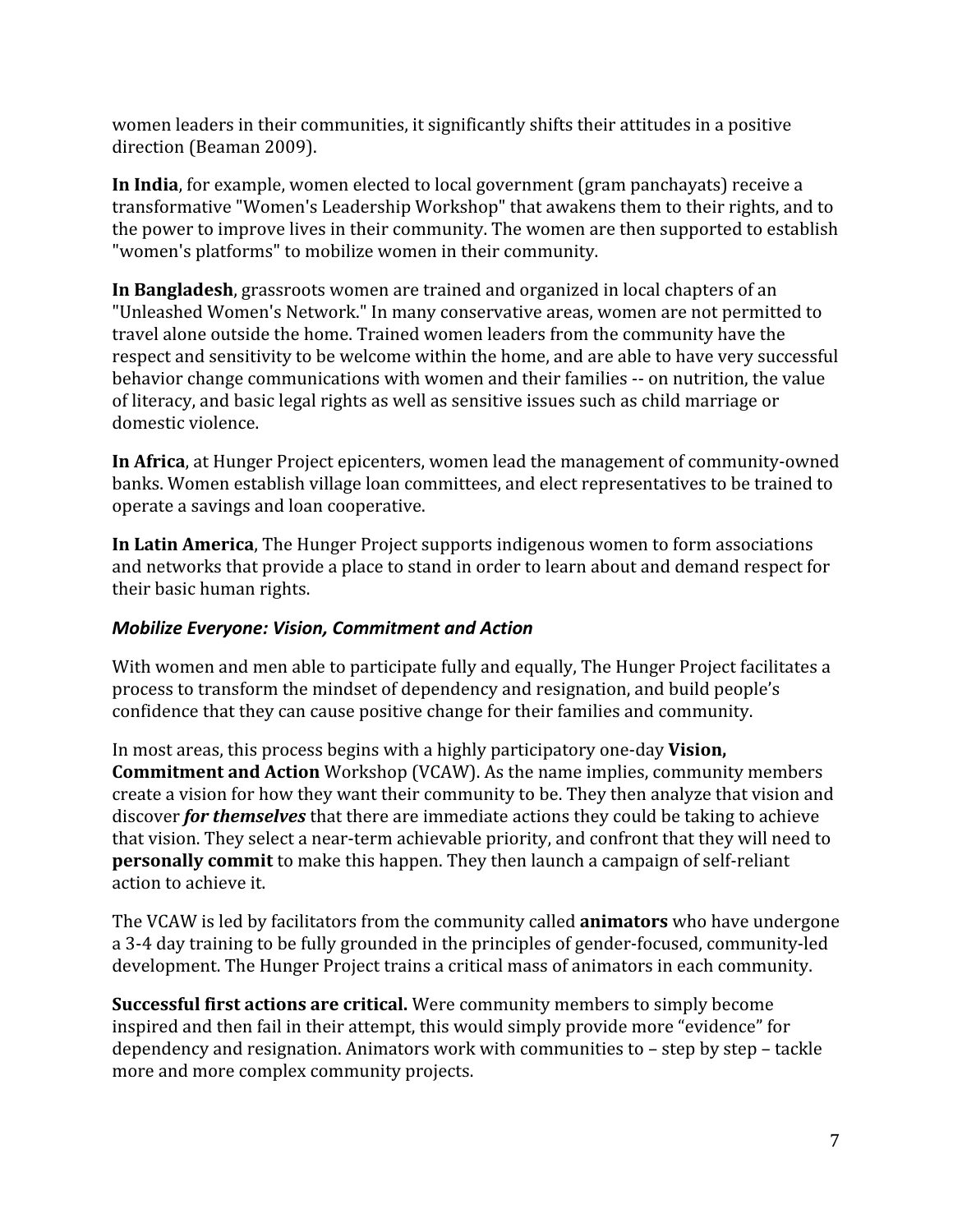**Community members overcome rivalries and build social cohesion.** Many traditional villages are too small or too fragmented to develop and manage basic community services. Consistent with the old saying "we build the road and the road builds us," as communities achieve bigger and better successes through collective action, they gain trust and see the advantages of working together across old boundaries.

#### *Engage Local Government*

SDG 16 pledges to "build effective, accountable and inclusive institutions at all levels" which includes the community level. It targets participatory decision making.

In nearly every country, the level of government closest to the people is the constitutionally mandated structure through which people can work together to meet their basic needs. A key element of an empowering context for gender-focused, community-led development is to forge **an effective working partnership between active citizens and their local government**.

A two-year study of 92 countries by The Hunger Project with support from the UN Democracy Fund demonstrated global progress in decentralization, yet illustrated how local governments face a range of challenges in attempting to meet their responsibilities, including a lack of sufficient and reliable revenues, weak citizen engagement, bureaucratic obstruction and unclear and conflicting procedures. Some development actors bypass local government, thus undermining its role.

The Hunger Project engages and works to strengthen the role of local government at every step in the process – providing orientation workshops, capacity building workshops, and arranging exchange visits. For example, The Hunger Project brought elected local leaders from Bangladesh to the Indian states of Kerala and West Bengal where participatory local governance has been particularly effective.

Communities mobilized by The Hunger Project have developed key activities for achieving SDG 16. These include:

- **Citizen Charters:** Public postings informing citizens of available government programs and how to access them.
- **Participatory Planning:** creating multi-year development plans for the community, which the elected government will be accountable for achieving.
- **Accountability Forums:** public forums where the government reports on progress towards shared goals.
- **Standing Committees:** Most local government systems have a provision for active citizens to serve on official committees of the local government on such critical issues as health, education, public safety, social welfare and economic development. While often not implemented, The Hunger Project sees this as a critically important step to mobilizing people-power as the key capacity to achieve the SDGs.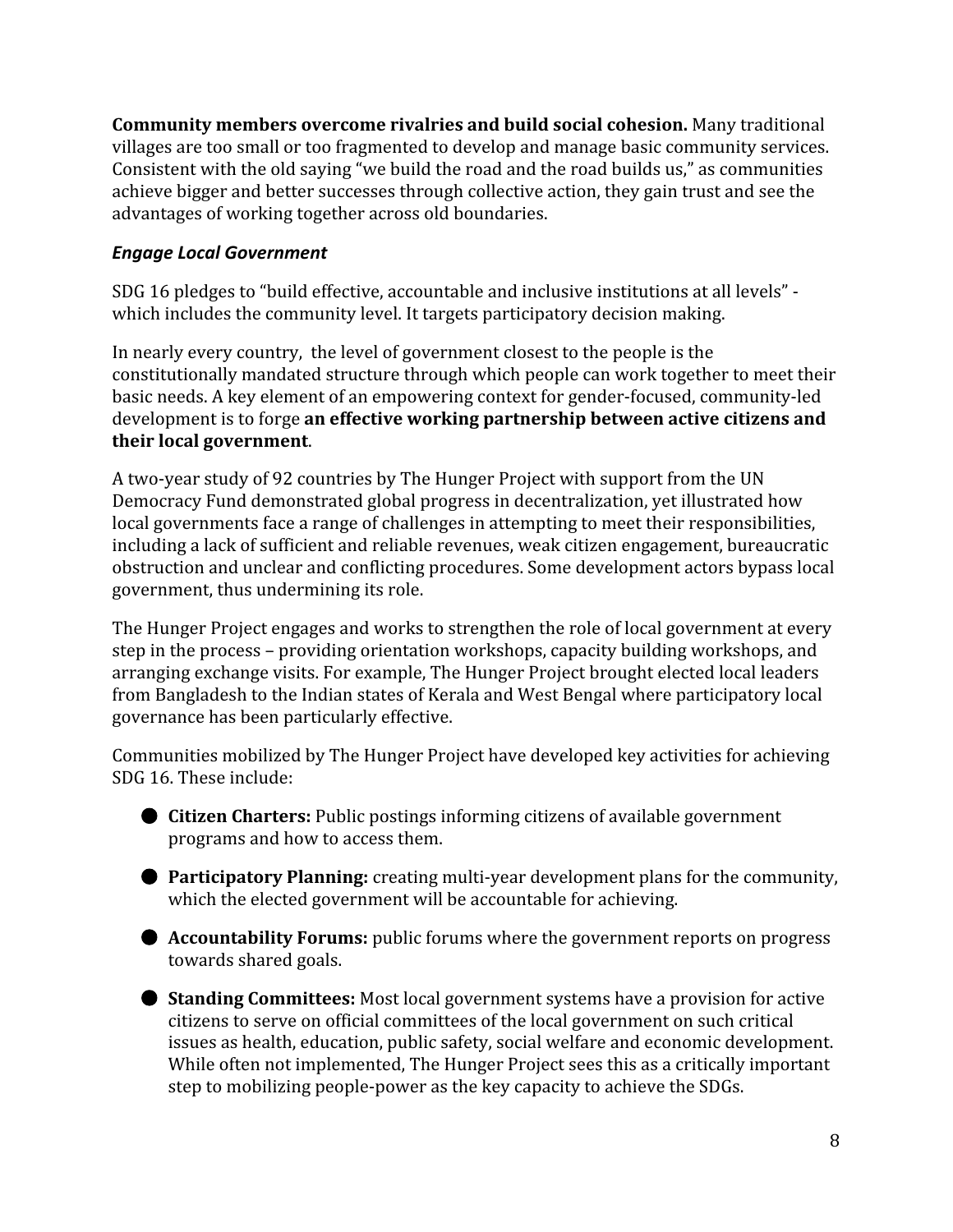# **Stage Two: Capacity for Development**

At least 12 of the 17 SDGs require building capacity – the skills, teams, programs and physical infrastructure – for implementing integrated strategies at the community level. This capacity must be owned and led by the community itself, with the full and equal participation of women.

**Time poverty**is one of the harshest realities for rural women, who typically work twice the number of hours as men, making the full participation in public life nearly impossible. A top priority in building the capacity to achieve the SDGs is to reduce drudgery, and "colocate" community services to liberate women for community leadership and economic participation.

We've already noted SDG 16. Let's work backwards, as the first two goals require the most integration.

**SDG 15:** Protect, restore and promote sustainable use of terrestrial ecosystems, sustainably manage forests, combat desertification, and halt and reverse land degradation and halt biodiversity loss. No one is more deeply committed to this goal than are small-scale farmers, most of whom are women. The Hunger Project promotes strategies for community natural resource management, permaculture farming, composting and other activities for sustainable agriculture.



**SDG 11:** Make human settlements inclusive, safe, resilient and sustainable. Experts now recognize that resilience is fundamentally an aspect of communities, not of individuals or nations. The Hunger Project has discovered that building a cadre of volunteer

animators, as well as activating bottom-up planning, pays huge dividends in resilience. Communities in Bangladesh that have been devastated by floods have been able to internally mobilize immediate relief efforts powered by their animators. Communities in Tamil Nadu, India that were hit by the Tsunami were able to "rebuild better" when women elected representatives, empowered by The Hunger Project, were able to draw up comprehensive reconstruction plans.

**SDG 10:**Reduce inequalities. The first key here is for marginalized groups to be organized to know their rights and work together to improve their lives. The Hunger Project facilitates marginalized groups to form cooperatives, loan groups and other associations for mutual empowerment and problem solving. The second key is **"data for the people:"** community-relevant household surveys that can educate the community as to who is being left behind.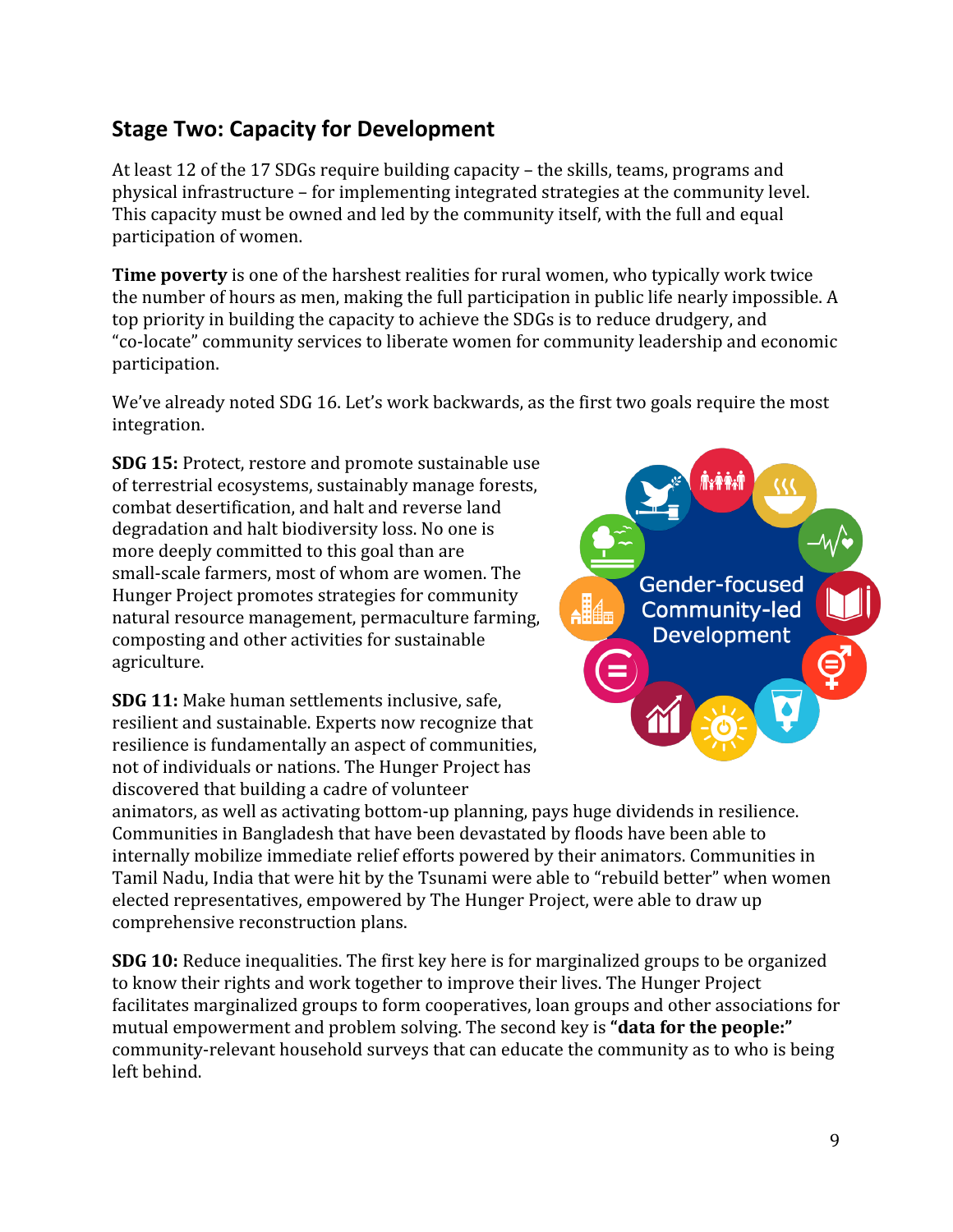**SDG 8:**Promote sustained, inclusive and sustainable economic growth, full and productive employment and decent work for all. The Hunger Project supports rural communities to boost family income through enterprise formation, access to credit and agricultural inputs, training in improved farm techniques, and household- and community-level grain storage to avoid ruinous price fluctuations.

**SDG 7:** Ensure access to affordable, reliable, sustainable and modern energy for all. Recent breakthroughs in "off-grid" renewable electricity via solar panels holds the promise of rapidly improving the lives of rural communities. Individual entrepreneurs in communities mobilized by The Hunger Project have already begun utilizing their improved access to credit to finance solar lanterns and solar panels for recharging cell phones. Communities have come together to obtain larger installations to ensure vaccine refrigeration in health centers, lighting in schools and public spaces to improve safety, particularly for women and girls.

**SDG 6:**Ensure availability and sustainable management of water and sanitation for all. Clean, sufficient water is critical for rural families both for family consumption and for agriculture. The Hunger Project empowers communities to establish the capacity to dig and maintain wells, purify groundwater, test tube wells in areas of Bangladesh where arsenic has entered the groundwater, and establish small-scale irrigation systems.

Equally important to the supply of water is its protection, through good hygiene and sanitation. We empower communities to carry out massive awareness and behavior-change campaigns, and mass-action campaigns to establish and utilize improved latrines.

**SDG 5:**Achieve gender equality and empower all women and girls. The Hunger Project has learned that building a strong, informed cadre of women leaders is the starting point for creating the capacity for communities to empower all women and girls.

Violence and the ever-present threat of violence is a massive barrier to progress by all women and girls. Halting gender-based violence, including child marriage, is a top priority .

**SDG 4:**Ensure inclusive and equitable quality education and promote lifelong learning opportunities for all. One of the highest expressed priorities by the people of Hunger Project communities is for better education. The Hunger Project mobilizes communities to build their own facilities, including preschools, classrooms and adult literacy facilities – and supports them with gender-disaggregated data to ensure these include both girls and boys.

**SDG 3:**Ensure healthy lives and promote wellbeing for all at all ages. The capacity for health includes not only a health center with skilled personnel, but also a transformation in "health-seeking" awareness and behavior by the people. The Hunger Project empowers communities in Africa to build their own health clinics, and to carry out massive awareness campaigns - such as our "HIV and Gender Inequality Workshop" which empowers both women and men to halt the pandemic.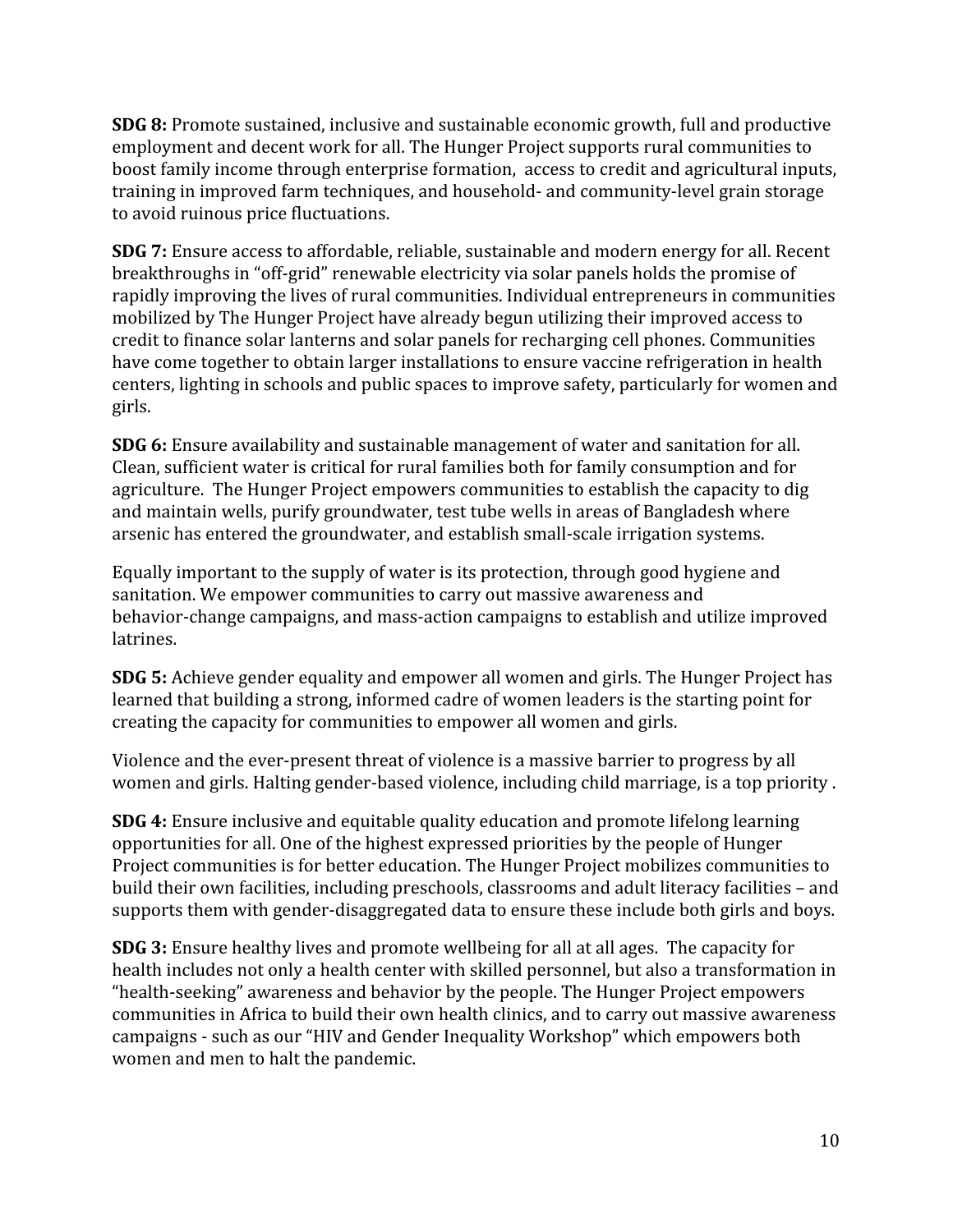**SDG 2:**End hunger, achieve food security and improved nutrition and promote sustainable agriculture. It has long been recognized that improving nutrition can only be achieved through a multisectoral strategy involving not only all-year access to affordable nutritious food, but also gender equality, clean water and sanitation (WASH), access to health care and nutrition education.

The Hunger Project empowers communities to make simultaneous progress in all these areas, with a special focus on educating community leaders and members on the critical "1,000 Day Window" for maternal and child nutrition, from the beginning of a woman's pregnancy to her child's second birthday. Nutrition during these 1,000 days depends fundamentally on the nutrition of women and adolescent girls - individuals who have often eaten "last and least" due to gender discrimination.

Key elements of success in The Hunger Project's strategies to build community capacity to improve include ensuring that both women and men in the community understand the harmful effects of gender discrimination on the health of all community members – both male and female – as well as motivating cadres of volunteer animators who can focus on specific areas, such as women's empowerment, health, WASH and food security.

Trained volunteer animators leverage scarce human resources of government agencies, such as agricultural extension agents and health workers. By working in partnership with a cadre of animators, each government officer can effectively connect with every family in the community.

**SDG 1:**End poverty in all its forms everywhere. There are three key aspects of ending poverty: (a) improving incomes for those who work, (b) ensuring communities are resilient to the shocks that could hurt incomes, and (c) ensuring that safety nets are available for those who cannot.

The Hunger Project builds the capacity of working individuals to improve agricultural incomes through multiple interventions (noted in SDG 8) and to form off-farm enterprises through affordable access to credit. Through social accountability mechanisms, Hunger Project trained leaders ensure that the destitute are properly able to access existing safety net programs, such as widows' pensions, which they have often been excluded from due to bureaucratic hurdles.

# **Stage Three. Impact – Creating a Momentum of Accomplishment**

Building capacity is not enough. Communities need to build the habits of democratic development: participatory planning, budgeting, program effectiveness, transparency and accountability.

The Hunger Project partners with communities as they build these practices and institutionalize them. Some of the most important steps include: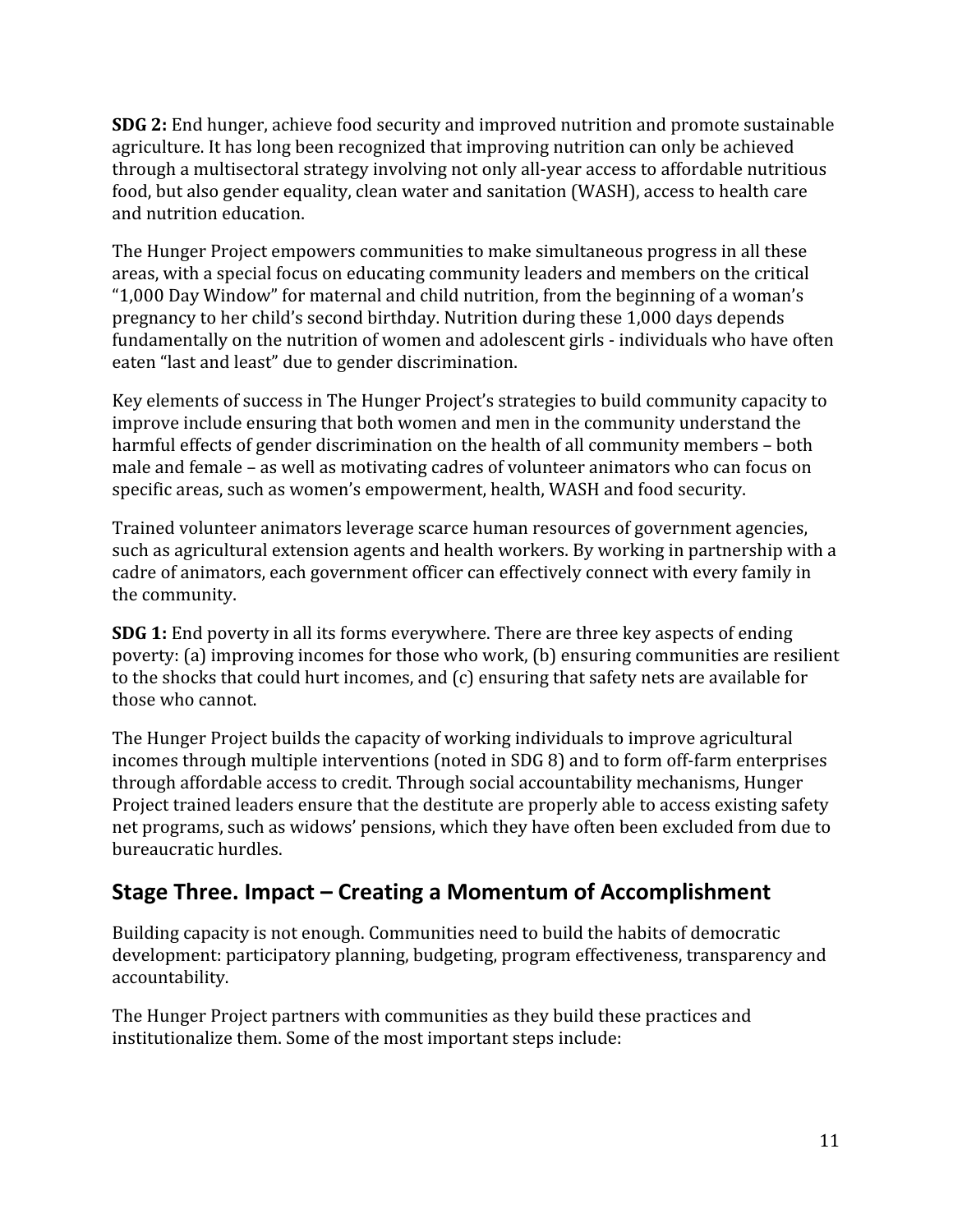● **Celebrating successes:** Community gatherings, featuring speakers from upper levels of the government, to cut ribbons on new classrooms, clinics or even multi-seat latrines, can build community spirit and confidence in leadership.

● **Participatory Planning and Target Setting:** A regular annual cycle of bottom-up priority and target setting builds ownership and responsibility for self-reliant action.

● **Mass Action Campaigns.** Wherever possible, "people power" social capital should be used to achieve targets rather than external financing. This continues to build confidence and social cohesion.

● **Public accountability meetings.** Elected local leaders can build and maintain the confidence of the community by holding regular meetings to review progress against targets, problem solve, and discuss new challenges or opportunities as they emerge.

● **Inclusive leadership bodies and elections:** Whether community development associations are part of local government or grassroots civil society, they need encouragement to include equal numbers of women and men from every component community.

● **Learning and adaptation:**Part of the regular planning cycle includes reflecting on lessons learning, using these lessons to leverage success, share and implement best practices and make strategic interventions for the greatest impact and effectiveness.

## **Stage Four. Ensuring Sustainability**

Experts have long pointed out that sustainable development must integrate three dimensions: economic, social and political sustainability (UNEP 2015). This implies that outside facilitators, local leaders and communities themselves must be committed from the outset to communities truly taking full charge of their own development and completing the facilitator partnership. There must be objective measurements that demonstrate that this stage has been achieved.

**Social Sustainability** depends on building people's organizations that can democratically elect, ensure training for its own leaders and, in some cases, maintain its legal existence. In Africa, for example, Hunger Project epicenters must secure clear title to the land for the epicenter building and training farm, and register themselves as a legal entity.

**Political Sustainability**depends on having an enabling policy environment that supports – rather than creates obstacles – for communities to achieve progress.

**Economic Sustainability**requires that communities generate enough reliable revenue to maintain their own programs and facilities.

In South Asia and Latin America, where The Hunger Project strengthens the ability of grassroots-level government to successfully implement gender-focused, community-led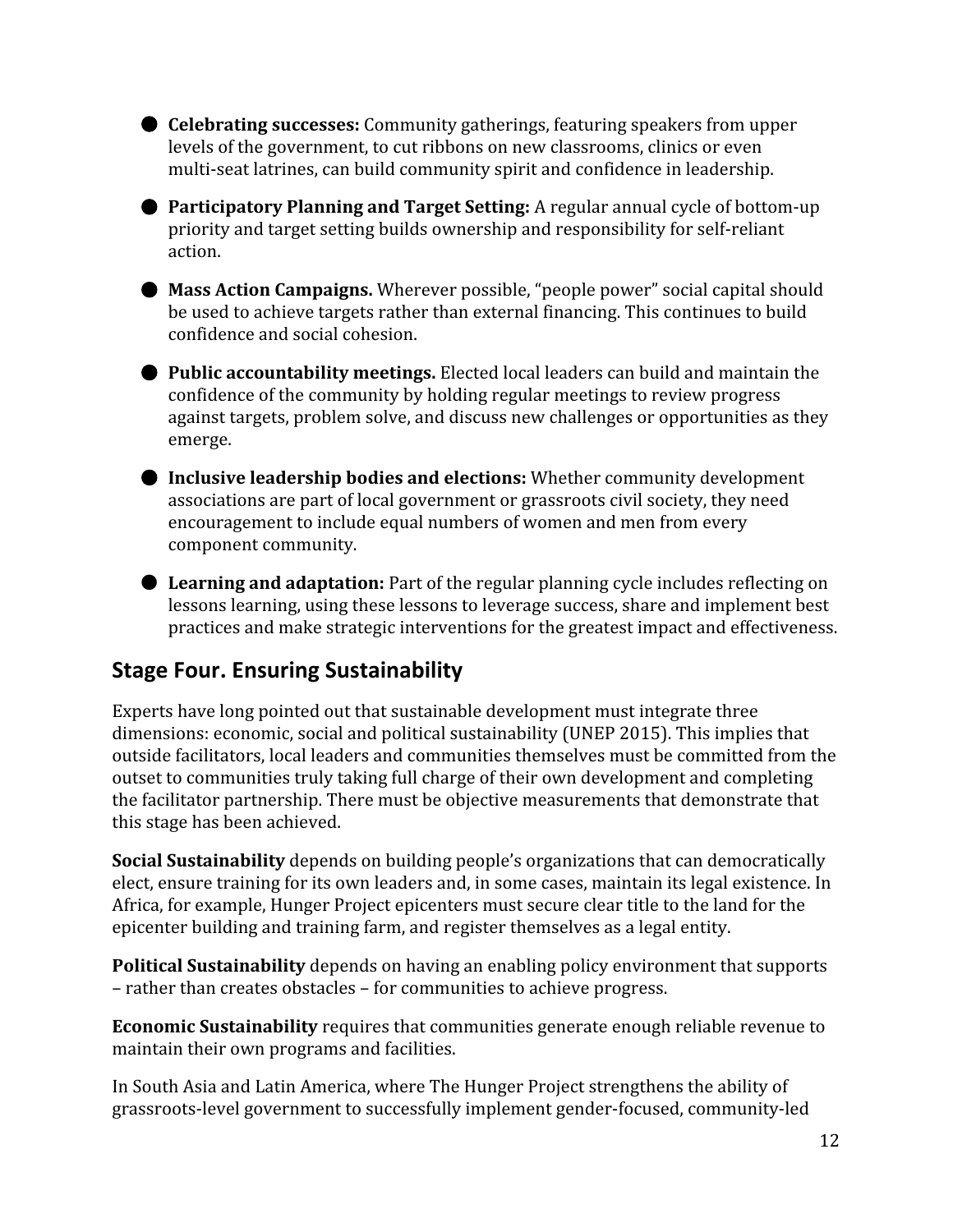development, its interventions are timed to the regular election cycle – to provide the right support at the right time.

In Africa, where The Hunger Project's Epicenter Strategy establishes legally registered civil society development associations, sustainability is measured through achieving a "Self Reliance Score." Through regular reporting and a series of household surveys, communities track and demonstrate progress in the following eight goals:

- 1. Mobilized communities that continuously set and achieved their own development goals
- 2. Empowered women and girls
- 3. Improved access to safe drinking water and sanitation facilities
- 4. Improved literacy and education
- 5. Reduced prevalence of hunger and malnutrition, especially for women and children
- 6. Improved access to and use of health resources
- 7. Reduced incidence of poverty
- 8. Improved land productivity and climate resilience of smallholder farmers

When a epicenter community has achieved the targets set to demonstrate its self-reliance, The Hunger Project has activated its exit strategy, and it is anticipated that there will be no further financial inputs, with the exception of not-as-frequent staff visits and a post-evaluation three to five years later in a select number of epicenters.

| Summary Table: Framework for Gender-focused Community-led Development |  |  |  |
|-----------------------------------------------------------------------|--|--|--|
|-----------------------------------------------------------------------|--|--|--|

| <b>Mindset</b>                                                                | <b>Capacity</b>                                                                                | <b>Impact</b>                                                                                                           | <b>Sustainability</b>                            |
|-------------------------------------------------------------------------------|------------------------------------------------------------------------------------------------|-------------------------------------------------------------------------------------------------------------------------|--------------------------------------------------|
| <b>Empower women</b><br><b>Mobilize Everyone</b><br><b>Engage Local Gov't</b> | Leadership/Animators<br><b>Social Cohesion</b><br>Integrated<br>programming across<br>the SDGs | Momentum of<br>accomplishment<br><b>Participatory planning</b><br><b>Public accountability</b><br>"Data for the people" | Legal registration<br><b>Graduation criteria</b> |

# **Policy Recommendations to Get to Scale**

The Hunger Project, and other like-minded NGOs, have demonstrated that government and NGOs can work together to facilitate gender-focused, community-led development in thousands of communities in ways that produce sustainable progress in achieving the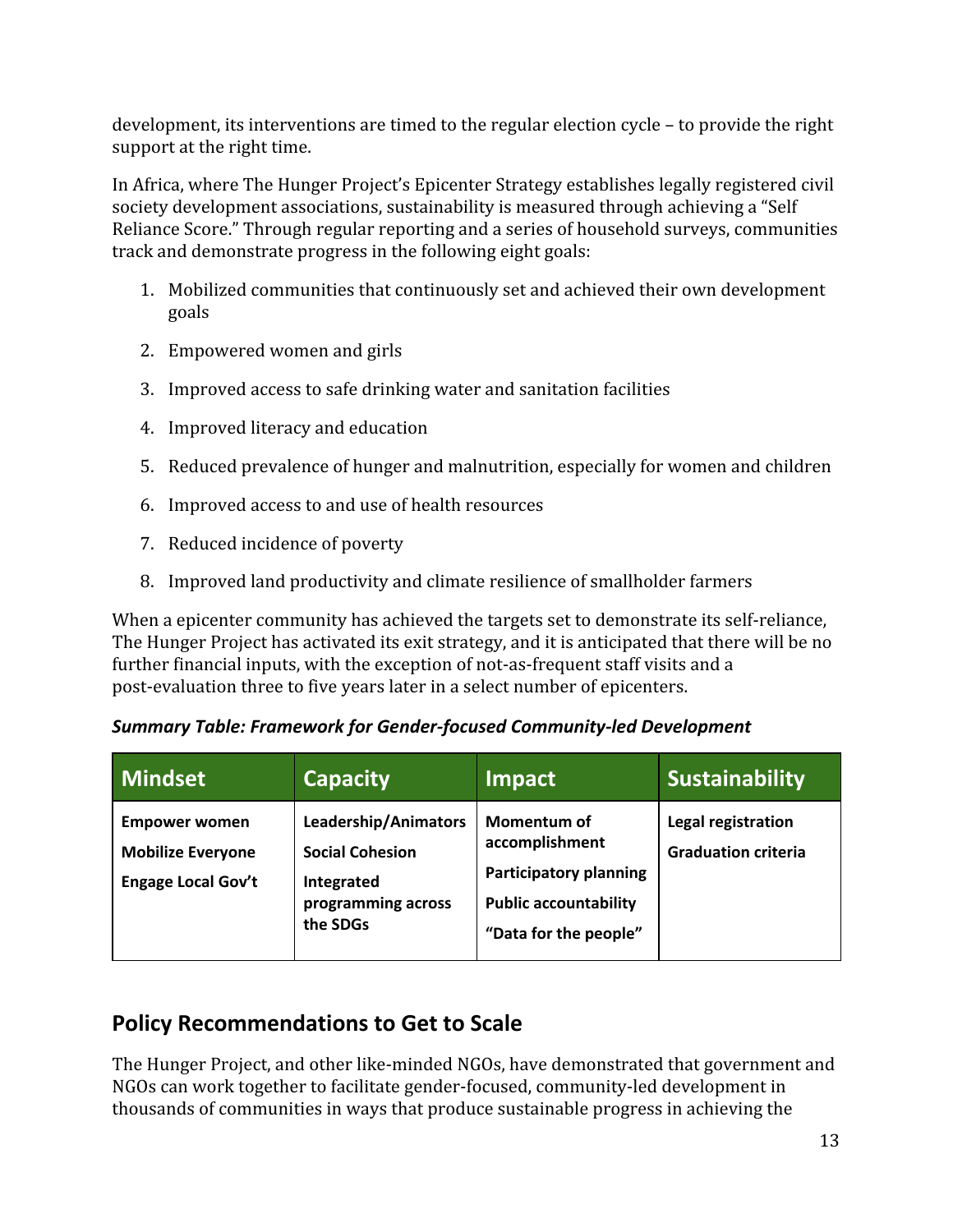SDGs. Numerous governments, such as Korea, the Philippines and Brazil, have demonstrated how such partnerships can be carried out in every community where it is needed.

The goals for 2030 are bold but achievable. Yet to be achieved, **we recommend that every nation** establish national-scale gender-focused, community-led development **programs by 2020.**

The package of policies required for such a program include:

- **Structure:** A clearly delineated and accountable democratic structure for community-led development – whether governmental (such as panchayats in India) or legally incorporated local development associations.
- **Gender Equality:** Legal guarantees for full and equal leadership of both women and men, and representative inclusion of marginalized groups.
- **Revenue:** A transparent and timely mechanism to fund community-led development activities. In general the level of government closest to people requires at least 20% of public resources (whether expended there by ministry personnel or by the community itself).
- **Facilitation Partnerships:** A smaller but critically important requirement is a transparent and reliable funding mechanism for the facilitation of communities in partnership with the ministry of local government, and working within a shared results framework.
- **Accountability:** In fields where public services are directly provided by government, such as operation of health clinics, laws are required that mandate clear and transparent accountability mechanisms at the community level.
- **Strategic Deployment:** Policies that establish regular district level strategic planning meetings, where all stakeholders can coordinate deployment of human resources and review progress in community facilitation – much as government would coordinate a vaccination or literacy campaign.

With these mechanisms in place, the full energies and creativity of hundreds of millions of women and men currently living in rural poverty can be translated into fulfilling the bold vision of the SDGs: "to free the human race from the tyranny of poverty and want and to heal and secure our planet." These are "the bold and transformative steps which are urgently needed to shift the world onto a sustainable and resilient path" of the 2030 agenda, and we are not aware of any other way to do so. We stand committed to work in partnership with all those committed to these goals.